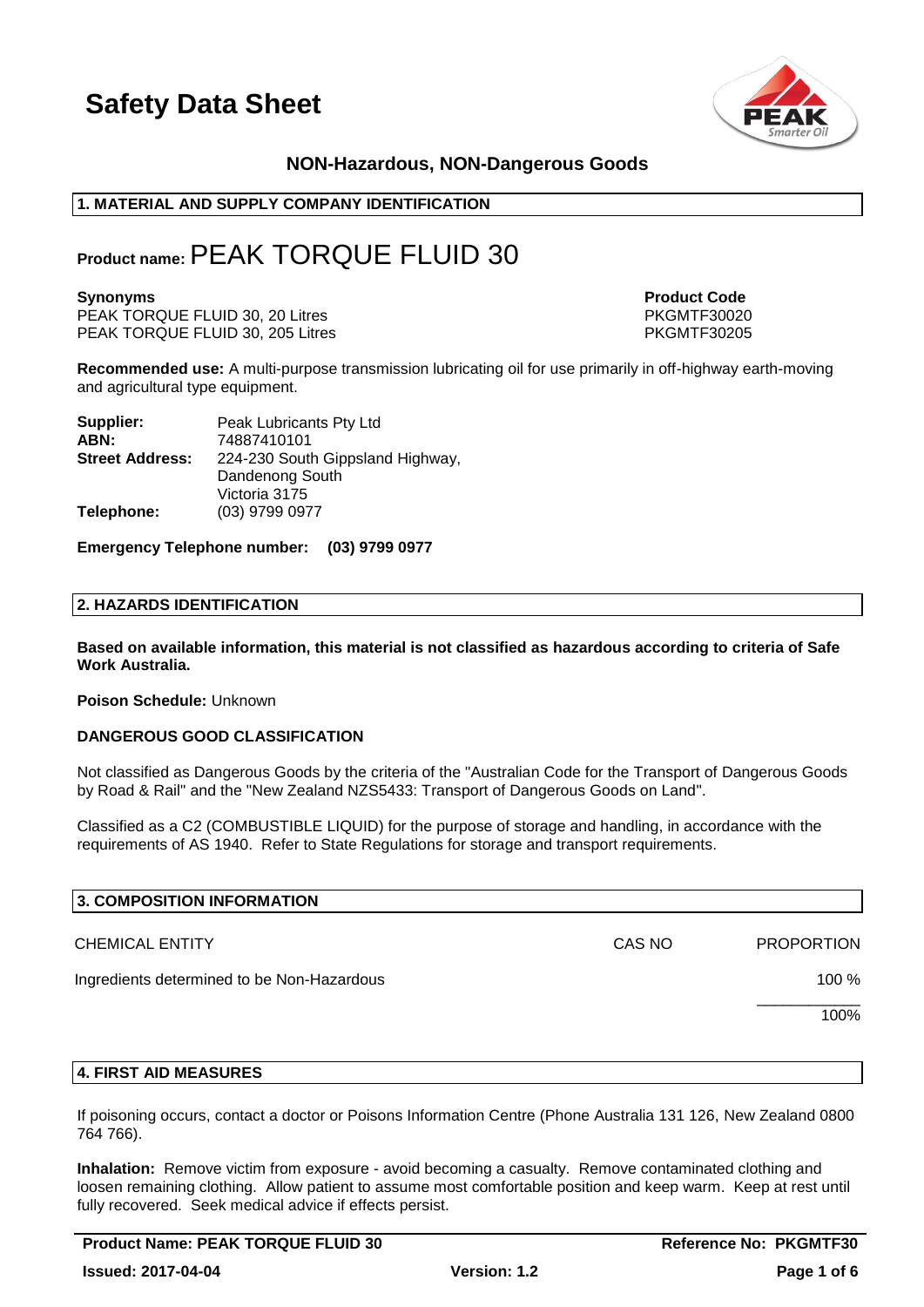

**Skin Contact:** If skin or hair contact occurs, remove contaminated clothing and flush skin and hair with running water. If swelling, redness, blistering or irritation occurs seek medical assistance.

**Eye contact:** If in eyes wash out immediately with water. In all cases of eye contamination it is a sensible precaution to seek medical advice.

**Ingestion:** Rinse mouth with water. If swallowed, do NOT induce vomiting. Give a glass of water to drink. Never give anything by the mouth to an unconscious patient. If vomiting occurs give further water. Seek medical advice.

**PPE for First Aiders:** Wear safety shoes, overalls.

**Notes to physician:** Treat symptomatically.

#### **5. FIRE FIGHTING MEASURES**

**Hazchem Code:** Not applicable.

**Suitable extinguishing media:** If material is involved in a fire use water fog (or if unavailable fine water spray), alcohol resistant foam, standard foam, dry agent (carbon dioxide, dry chemical powder).

**Specific hazards:** Combustible liquid.

**Fire fighting further advice:** On burning or decomposing may emit toxic fumes. Fire fighters to wear selfcontained breathing apparatus and suitable protective clothing if risk of exposure to vapour or products of combustion or decomposition.

#### **6. ACCIDENTAL RELEASE MEASURES**

#### **SMALL SPILLS**

Wear protective equipment to prevent skin and eye contamination. Avoid inhalation of vapours or dust. Wipe up with absorbent (clean rag or paper towels). Collect and seal in properly labelled containers or drums for disposal.

#### **LARGE SPILLS**

Clear area of all unprotected personnel. Slippery when spilt. Avoid accidents, clean up immediately. Wear protective equipment to prevent skin and eye contamination and the inhalation of vapours. Work up wind or increase ventilation. Contain - prevent run off into drains and waterways. Use absorbent (soil, sand or other inert material). Collect and seal in properly labelled containers or drums for disposal. If contamination of crops, sewers or waterways has occurred advise local emergency services.

#### **Dangerous Goods - Initial Emergency Response Guide No:** Not applicable

#### **7. HANDLING AND STORAGE**

**Handling:** Avoid eye contact and repeated or prolonged skin contact. Avoid inhalation of vapour, mist or aerosols.

**Storage:** Store in a cool, dry, well-ventilated place and out of direct sunlight. Store away from foodstuffs. Store away from incompatible materials described in Section 10. Store away from sources of heat and/or ignition. Keep container standing upright. Keep containers closed when not in use - check regularly for leaks.

Classified as a C2 (COMBUSTIBLE LIQUID) for the purpose of storage and handling, in accordance with the requirements of AS 1940. Refer to State Regulations for storage and transport requirements.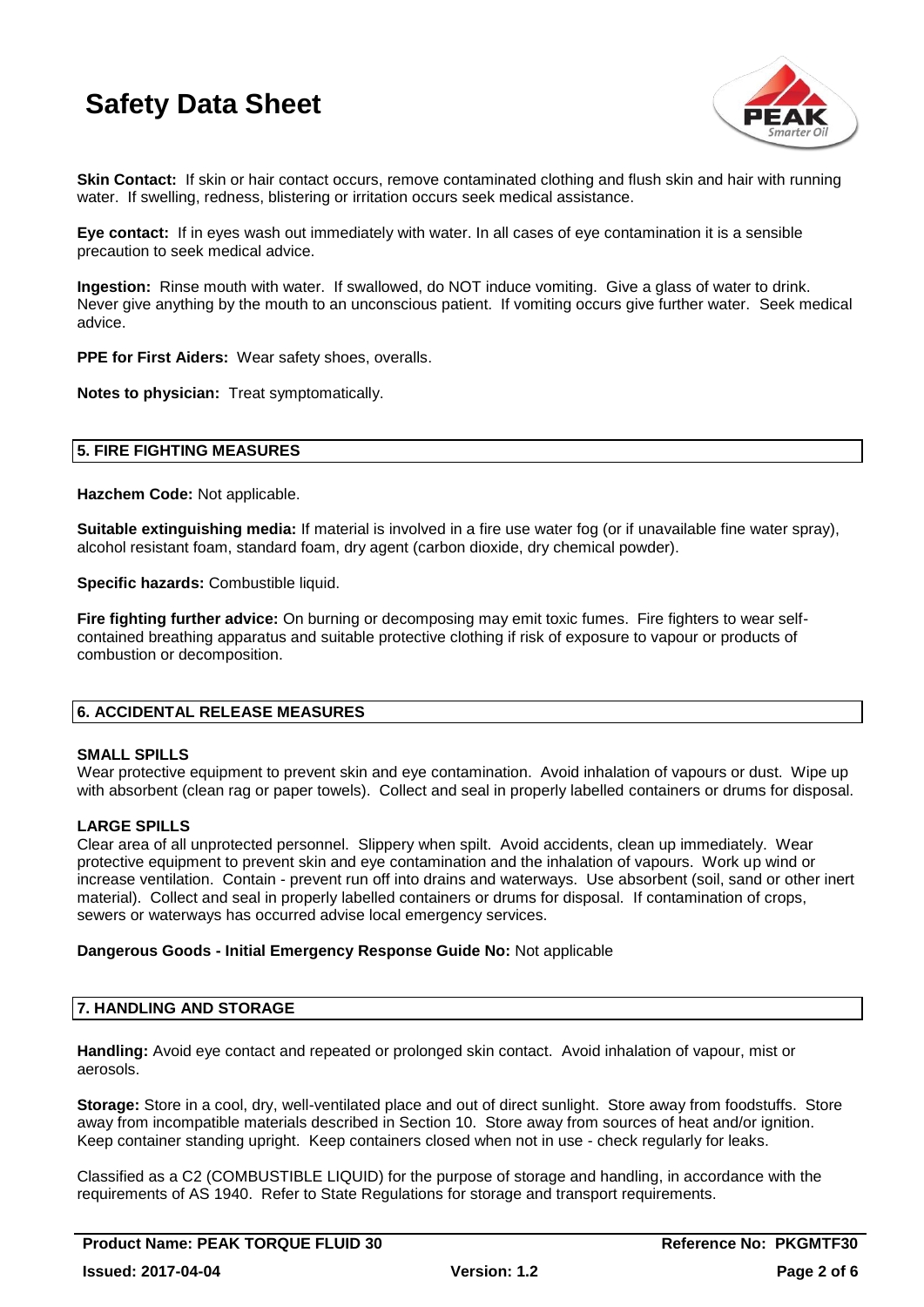

#### **8. EXPOSURE CONTROLS / PERSONAL PROTECTION**

**National occupational exposure limits:** No value assigned for this specific material by Safe Work Australia.

**Biological Limit Values:** As per the "National Model Regulations for the Control of Workplace Hazardous Substances (Safe Work Australia)" the ingredients in this material do not have a Biological Limit Allocated.

**Engineering Measures:** Natural ventilation should be adequate under normal use conditions.

#### **Personal Protection Equipment:** SAFETY SHOES, OVERALLS.

Personal protective equipment (PPE) must be suitable for the nature of the work and any hazard associated with the work as identified by the risk assessment conducted.

Wear safety shoes, overalls.

**Hygiene measures:** Keep away from food, drink and animal feeding stuffs. When using do not eat, drink or smoke. Wash hands prior to eating, drinking or smoking. Avoid contact with clothing. Avoid eye contact and repeated or prolonged skin contact. Avoid inhalation of vapour, mist or aerosols. Ensure that eyewash stations and safety showers are close to the workstation location.

#### **9. PHYSICAL AND CHEMICAL PROPERTIES**

| 0.8900 g/mL $@$ 15°C<br>11.0 cSt @ 100 °C |
|-------------------------------------------|
|                                           |

(Typical values only - consult specification sheet)  $N Av = Not available, N App = Not applicable$ 

#### **10. STABILITY AND REACTIVITY**

**Chemical stability:** This material is thermally stable when stored and used as directed.

**Conditions to avoid:** Elevated temperatures and sources of ignition.

**Incompatible materials:** Oxidising agents.

**Hazardous decomposition products:** Oxides of carbon and nitrogen, smoke and other toxic fumes.

**Hazardous reactions:** No known hazardous reactions.

**Product Name: PEAK TORQUE FLUID 30 And Accord 20 Accord Reference No: PKGMTF30**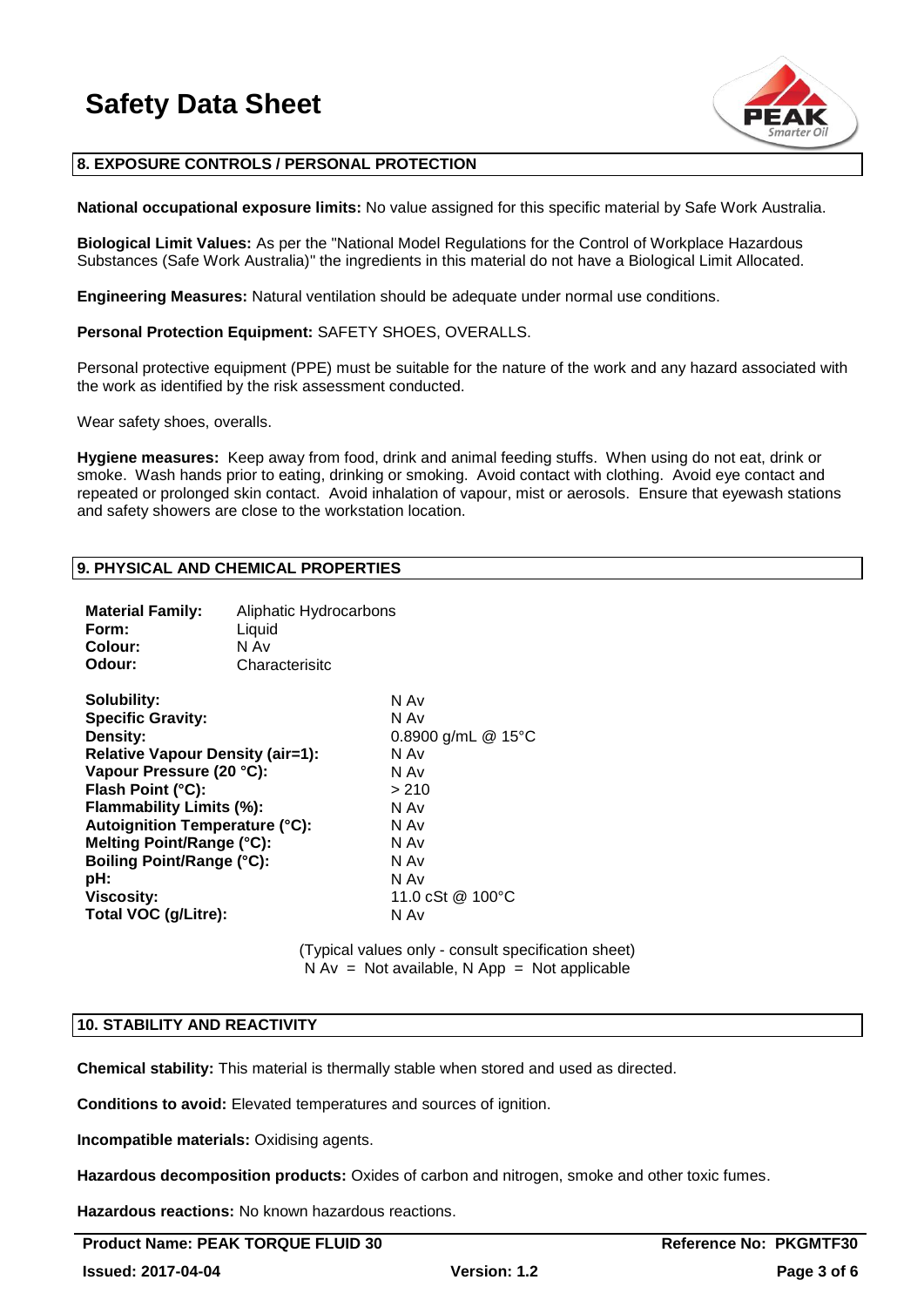

#### **11. TOXICOLOGICAL INFORMATION**

No adverse health effects expected if the product is handled in accordance with this Safety Data Sheet and the product label. Symptoms or effects that may arise if the product is mishandled and overexposure occurs are:

#### **Acute Effects**

**Inhalation:** Material may be an irritant to mucous membranes and respiratory tract.

**Skin contact:** Contact with skin may result in irritation.

**Ingestion:** Swallowing can result in nausea, vomiting and irritation of the gastrointestinal tract.

**Eye contact:** May be an eye irritant.

#### **Acute toxicity**

**Inhalation:** This material has been classified as non-hazardous. Acute toxicity estimate (based on ingredients): LC50 > 20.0 mg/L for vapours or LC50 > 5.0 mg/L for dust and mist or LC50 > 20,000 ppm for gas

**Skin contact:** This material has been classified as non-hazardous. Acute toxicity estimate (based on ingredients): >2,000 mg/Kg bw

**Ingestion:** This material has been classified as non-hazardous. Acute toxicity estimate (based on ingredients): >2,000 mg/Kg bw

**Corrosion/Irritancy:** Eye: this material has been classified as not corrosive or irritating to eyes. Skin: this material has been classified as not corrosive or irritating to skin.

**Sensitisation:** Inhalation: this material has been classified as not a respiratory sensitiser. Skin: this material has been classified as not a skin sensitiser.

**Aspiration hazard:** This material has been classified as non-hazardous.

**Specific target organ toxicity (single exposure):** This material has been classified as non-hazardous.

**Chronic Toxicity**

**Mutagenicity:** This material has been classified as non-hazardous.

**Carcinogenicity:** This material has been classified as non-hazardous.

**Reproductive toxicity (including via lactation):** This material has been classified as non-hazardous.

**Specific target organ toxicity (repeat exposure):** This material has been classified as non-hazardous.

#### **12. ECOLOGICAL INFORMATION**

Avoid contaminating waterways.

**Acute aquatic hazard:** This material has been classified as non-hazardous. Acute toxicity estimate (based on ingredients): >100 mg/L

**Long-term aquatic hazard:** This material has been classified as non-hazardous. Non-rapidly or rapidly degradable substance for which there are adequate chronic toxicity data available OR in the absence of chronic toxicity data, Acute toxicity estimate (based on ingredients): >100 mg/L, where the substance is not rapidly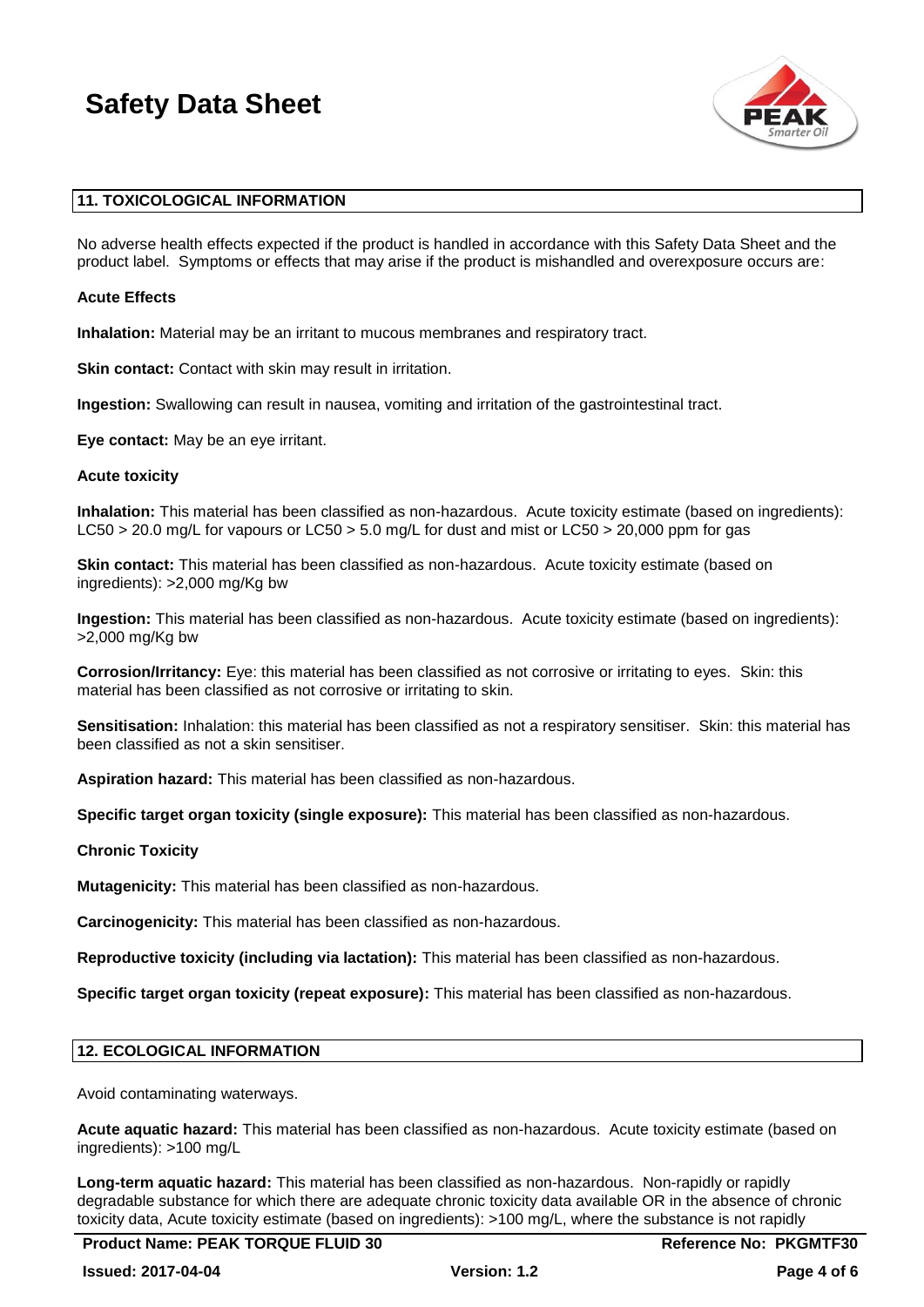

degradable and/or BCF  $<$  500 and/or log  $K_{ow}$   $<$  4.

**Ecotoxicity:** No information available.

**Persistence and degradability:** No information available.

**Bioaccumulative potential:** No information available.

**Mobility:** No information available.

#### **13. DISPOSAL CONSIDERATIONS**

Persons conducting disposal, recycling or reclamation activities should ensure that appropriate personal protection equipment is used, see "Section 8. Exposure Controls and Personal Protection" of this SDS.

If possible material and its container should be recycled. If material or container cannot be recycled, dispose in accordance with local, regional, national and international Regulations.

#### **14. TRANSPORT INFORMATION**

#### **ROAD AND RAIL TRANSPORT**

Not classified as Dangerous Goods by the criteria of the "Australian Code for the Transport of Dangerous Goods by Road & Rail" and the "New Zealand NZS5433: Transport of Dangerous Goods on Land".

#### **MARINE TRANSPORT**

Not classified as Dangerous Goods by the criteria of the International Maritime Dangerous Goods Code (IMDG Code) for transport by sea.

#### **AIR TRANSPORT**

Not classified as Dangerous Goods by the criteria of the International Air Transport Association (IATA) Dangerous Goods Regulations for transport by air.

#### **15. REGULATORY INFORMATION**

#### **This material is not subject to the following international agreements:**

Montreal Protocol (Ozone depleting substances) The Stockholm Convention (Persistent Organic Pollutants) The Rotterdam Convention (Prior Informed Consent) Basel Convention (Hazardous Waste) International Convention for the Prevention of Pollution from Ships (MARPOL)

#### **This material/constituent(s) is covered by the following requirements:**

• All components of this product are listed on or exempt from the Australian Inventory of Chemical Substances (AICS).

• All components of this product are listed on or exempt from the New Zealand Inventory of Chemical (NZIoC).

#### **16. OTHER INFORMATION**

Reason for issue: Minor Text Changes

This information was prepared in good faith from the best information available at the time of issue. It is based on the present level of research and to this extent we believe it is accurate. However, no guarantee of accuracy is made or implied and since conditions of use are beyond our control, all information relevant to usage is offered